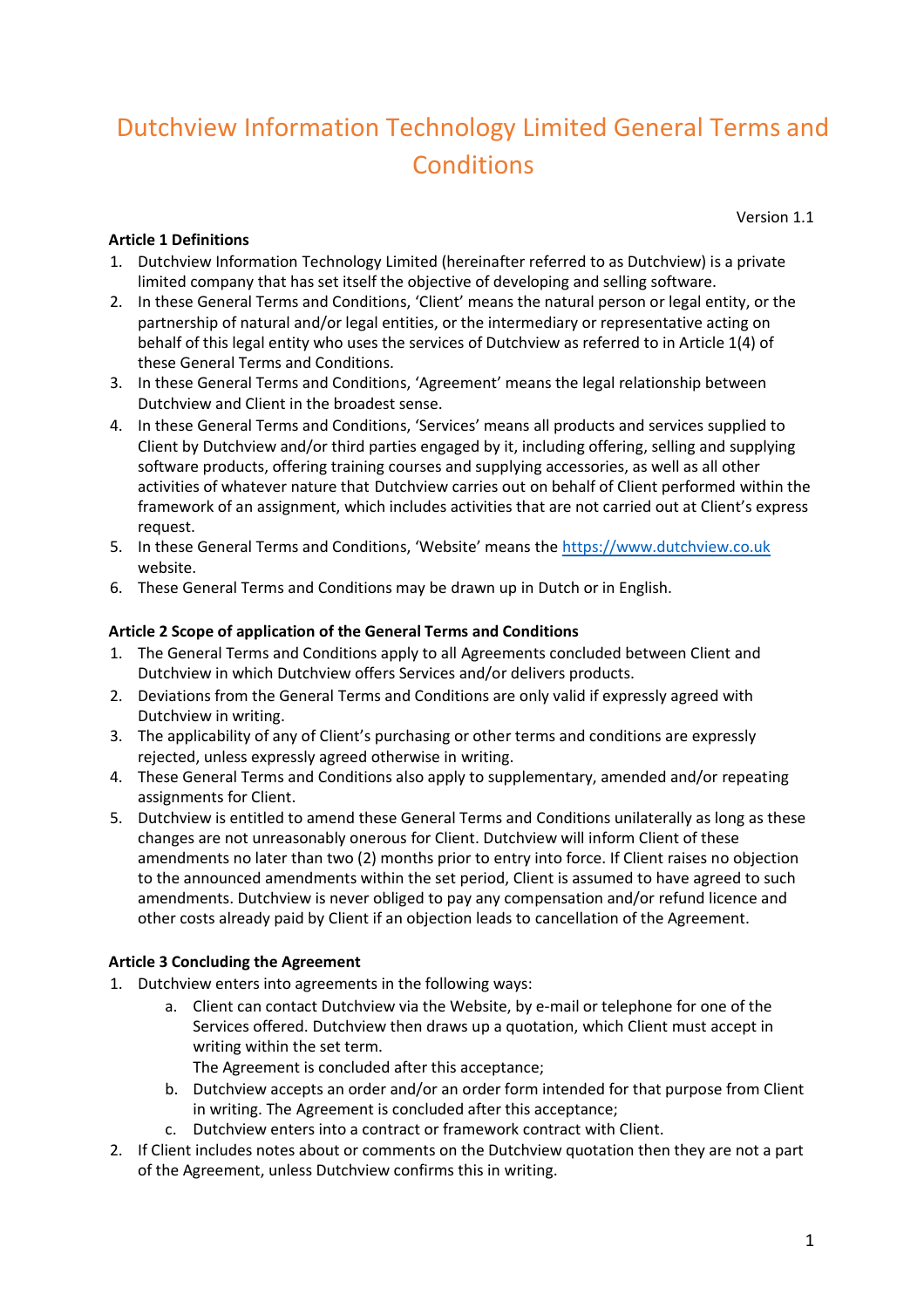3. If Dutchview sends a confirmation to Client, this confirmation will be decisive for the content and interpretation of the Agreement, subject to obvious errors in writing. Dutchview cannot be bound by its offers if Client should have reasonably understood that the offers or a part thereof contain an obvious mistake or error in writing.

### **Article 4 Implementation of the Agreement**

- 1. Dutchview will endeavour to perform the Services to the best of its knowledge and ability and in accordance with high standards, as well as – as far as possible – in accordance with agreements laid down in writing.
- 2. If and insofar as a proper implementation of the Agreement requires it, Dutchview is entitled to appoint third parties to carry out certain work under the conditions agreed in the Agreement. The applicability of Book 7, Sections 404, 407(2) and 409 of the Dutch Civil Code are hereby expressly excluded.
- 3. Client must ensure that all information that Dutchview indicates is necessary, or that Client should reasonably understand is necessary for the implementation of the Agreement, is provided to Dutchview in a timely manner. If the information required for the implementation of the Agreement is not given to Dutchview in good time, Dutchview is entitled to suspend the implementation of the Agreement and/or charge Client for the additional costs resulting from the delay according to the usual rates.
- 4. If a term has been agreed or specified for the performance of Services, this is never a final deadline. If a delivery period is exceeded, Client must give Dutchview written notice of default for this. In the process, Dutchview must be given a reasonable period in which to implement the Agreement.

## **Article 5 Amendments to the Agreement**

- 1. If before or during the implementation of the Agreement it proves necessary to change or to add to it for a proper implementation, Dutchview and Client will amend the Agreement accordingly in time and in mutual consultation.
- 2. If the amended Agreement is not implemented or not implemented immediately, this does not constitute a breach on the part of Dutchview and is not a ground for Client to terminate or cancel the Agreement.
- 3. Amendments to the originally concluded Agreement between Dutchview and Client are only valid from the time that these changes have been accepted by both parties by means of an additional or amended Agreement. These amendments must be laid down in writing.

#### **Article 6 User rights and conditions**

- 1. For the duration of the Agreement and under the terms of the Agreement, Dutchview grants Client a limited, revocable, non-exclusive, non-transferable (to third parties) right (licence) to use Dutchview software and other products.
- 2. Client is only authorised to transfer the user right and/or outsource it if it concerns Client's subsidiary.
- 3. Under this Agreement, Client undertakes to use the user right and/or the software and other products exclusively for the purpose for which Dutchview has developed this user right and/or the software and other products and this is stipulated in documentation.
- 4. Client is responsible for the correct use and the correct application of the Services provided by Dutchview, as well as for adequate system management, and monitoring and security procedures (including backing up data files regularly). Client must install any relevant updates in good time and properly.
- 5. Client is not permitted to fully or partially integrate Dutchview software into or merge it with software or electronic data collections of third parties or the Client, unless Dutchview has granted its express written permission for this.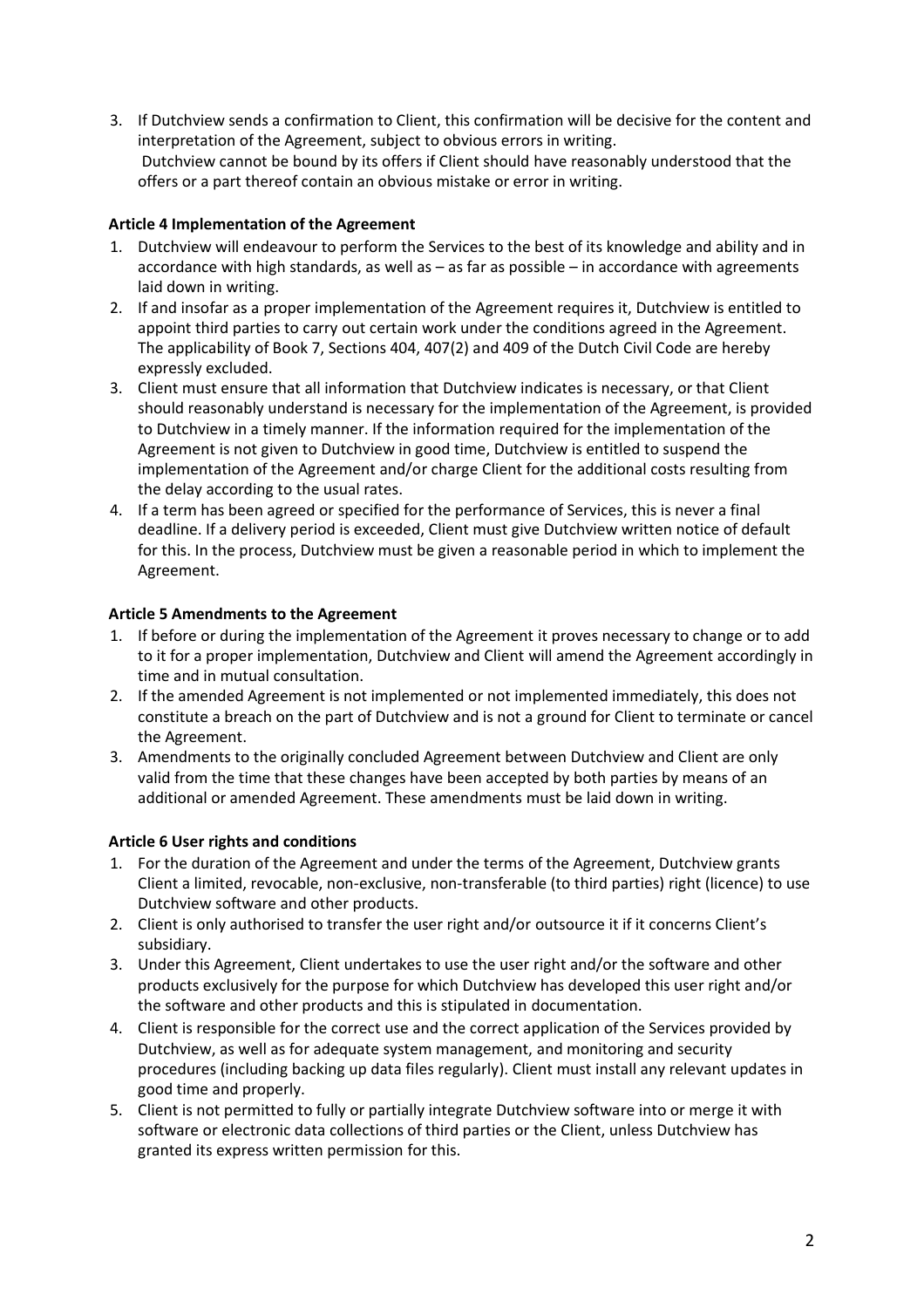- 6. The Dutchview software may not be subjected to any kind of decompilation, reverse engineering or any other form of translation or editing of the software coding.
- 7. Dutchview is entitled to investigate whether the software is being used properly and appropriately. Client must cooperate and provide access to all software, documentation and other materials, as well as to any location where the products provided by Dutchview are located.

#### **Article 7 Suspension, cancellation and early termination of the Agreement**

- 1. Dutchview is entitled to suspend the fulfilment of its obligations or to cancel the Agreement if Client does not comply with its obligations under the Agreement at all or on time, or if Dutchview has good grounds to fear that Client will fail to fulfil these obligations.
- 2. Furthermore, Dutchview is entitled to cancel the Agreement if circumstances arise which are of such a nature that compliance with the Agreement is impossible or adhering to the unaltered Agreement cannot reasonably be expected.
- 3. If Client does not fulfil its obligations arising from the Agreement and this non-fulfilment justifies cancellation, then Dutchview is entitled to cancel the Agreement immediately and with immediate effect without any obligation on its part to pay any damages or compensation whatsoever.

#### **Article 8 Expenses, fees and payment**

- 1. All amounts mentioned in the offer are excluding sales tax (VAT), unless otherwise stated.
- 2. Dutchview is entitled to correct any obvious errors in writing in the quotation. The customer is obliged to immediately notify Dutchview of inaccuracies in the stated or provided payment details.
- 3. Client must make an annual advance payment to Dutchview, unless otherwise agreed. Client must pay the invoice within thirty (30) days of the invoice date.
- 4. If annual licence fees and other costs have been agreed in the Agreement, Dutchview will be entitled to increase these costs annually by a percentage based on the consumer price index of the National Statistics Office in the Netherlands, provided Dutchview notifies Client about this price increase in writing at least thirty (30) days in advance.
- 5. If Client fails to pay an invoice on time, Client is in default by operation of law. Notice of default is therefore not required. Client will then be liable to pay interest of 1.5% per month or part thereof. The interest on the amount due will be calculated from the time Client was in default until the time the amount due is paid in full. Any costs to Dutchview arising from Client's failure to fulfil its obligations are for Client's account. The extrajudicial collection and other costs incurred by Dutchview will be set at at least 15% of the principal amount of the claim.

#### **Article 9 Liability**

- 1. In accordance with Article 4(3) of these General Terms and Conditions, Client is responsible for providing correct and representative data and information that is necessary for the implementation of the Agreement. Dutchview is not liable for damages, including on the basis of a wrong order, if Client has provided incorrect, unrepresentative or irrelevant information.
- 2. Dutchview is not liable for the consequences of exceeding the deadlines in accordance with Article 4(4) of these General Terms and Conditions. Exceeding the term does not entitle Client to cancel the Services, or to refuse the receipt or payment of the Services.
- 3. Dutchview is not liable for errors or omissions on the part of third parties engaged by it. By using Dutchview Services, Client grants Dutchview the right to accept this limitation of liability on Client's behalf too, if a third party engaged by Dutchview wishes to limit its liability.
- 4. Dutchview is not liable for indirect damages, including but not confined to consequential damages such as trading loss, business interruption loss, loss of savings, diminished goodwill and loss of profit.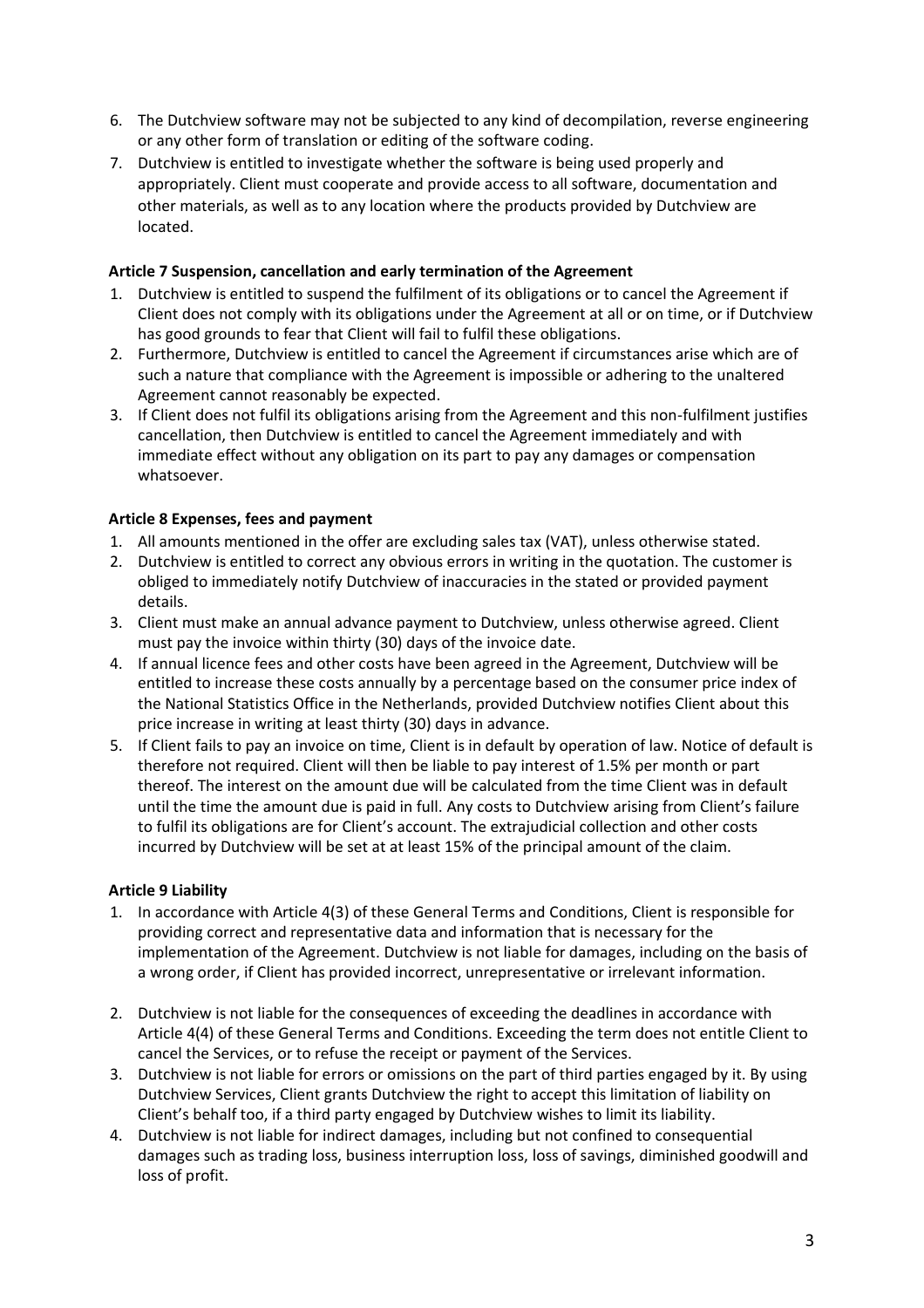- 5. Dutchview is not liable for failure to fulfil its obligations arising from the Agreement at all or on time if this is caused by force majeure as referred to in Article 10.
- 6. If Dutchview is held liable, it will only be liable for direct damages that have actually been incurred, paid or suffered by Client due to Dutchview's demonstrable failure to fulfil its obligations; the damages must be the direct and exclusive consequence of Dutchview's actions.
- 7. Dutchview's liability is limited to the amount covered and paid by the insurance company. If the insurance company does not pay out, or if Dutchview is not insured, the liability is limited to a maximum amount equal to the compensation included in the Agreement between Dutchview and Client for one (1) year, or the average monthly compensation for the business partner or development partner respectively.
- 8. The limitation of liability as described in this article does not apply if it is due to deliberate intent or wilful recklessness on the part of Dutchview .
- 9. This article does not exclude liability insofar as liability cannot be limited or excluded by law.

#### **Article 10 Force majeure**

- 1. 'Force majeure' means all external causes, beyond Dutchview's control or through no fault of Dutchview, rendering the timely, complete or correct fulfilment of Agreement no longer possible. This includes but is not confined to non-compliance on the part of a third party, illness of Dutchview's staff or a third party's staff.
- 2. In the event of force majeure, the implementation of the Agreement will be suspended for as long as the force majeure lasts.
- 3. If the force majeure lasts three months or more, both parties are entitled to cancel the Agreement without recourse to the courts. In such a case, Dutchview will reimburse any amounts paid, while at the same time deducting any costs that Dutchview has incurred in relation to the Agreement.

#### **Article 11 Guarantee**

- 1. Subject to what is explicitly stated in the Agreement and/or in these General Terms and Conditions, Dutchview does not offer any other guarantees, commitments or conditions with regard to the Services.
- 2. Dutchview guarantees that the Services meet the specifications as stated in the accompanying documentation. If required, Client may request a service level agreement.
- 3. If this guarantee is breached, the only remedy is the replacement of a defective product with a product that meets the relevant specifications. Client must inform Dutchview of such a guarantee claim in writing within two (2) weeks of discovering the defective product. Dutchview will indicate within five (5) working days whether the claim will be granted and will then ensure replacement within eight (8) working days after the claim has been granted.
- 4. The provisions in these General Terms and Conditions with regard to the guarantee are without prejudice to Client's guarantee claims under the law.

#### **Article 12 Confidentiality of information**

- 1. Both parties guarantee that all information received from the other party that they know or should know is of a confidential nature will kept secret. The party that receives confidential information will only use it for the purpose for which it was provided. Information will in any event be regarded as confidential if it has been specified as such by one of the parties. Both parties cannot be held to this if the provision of data to a third party is necessary pursuant to a court decision, a statutory provision or for the proper implementation of the Agreement.
- 2. Confidentiality applies both during the term of the Agreement and after termination of the Agreement, subject to the prior written permission of the other party.
- 3. The parties undertake to comply with all obligations under privacy legislation to which they are subject.